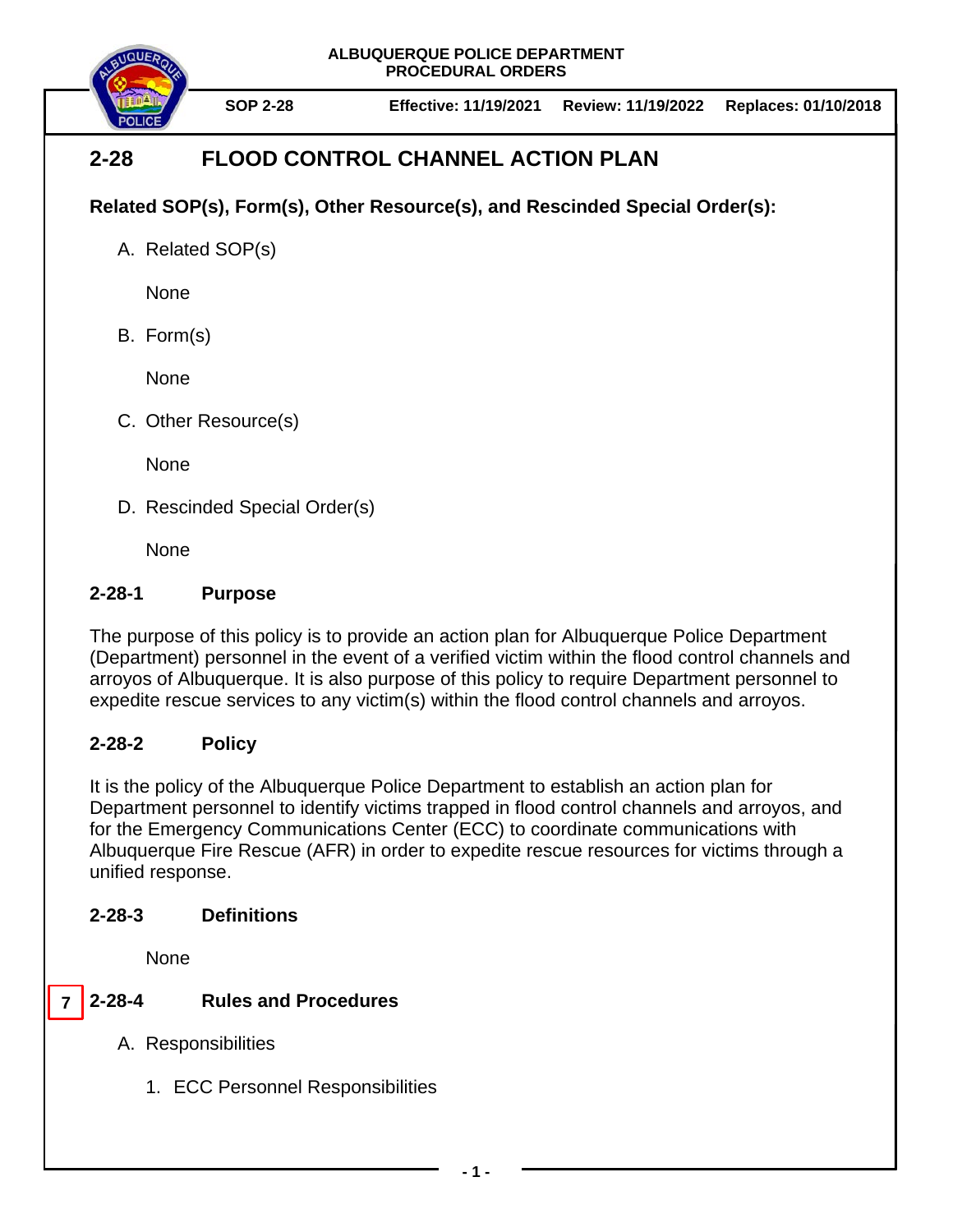## **ALBUQUERQUE POLICE DEPARTMENT PROCEDURAL ORDERS SOP 2-28 Effective: 11/19/2021 Review: 11/19/2022 Replaces: 01/10/2018** a. ECC Control shall contact the AFR Alarm Room to initiate the Flood Control Channel Action Plan at the first indication of a drowning victim in a flood control channel or an arroyo. b. An ECC Dispatcher shall dispatch Department personnel to the spotter/prearranged checkpoints. c. ECC personnel shall secure the frequency for the purpose of coordinating the rescue between personnel involved in the incident. 2. Department personnel who respond to the incident shall: a. Confirm whether the victim is trapped in a flood control channel or arroyo based on high water levels; b. Act as spotters of the victim's location and direction of travel in the flood control channel or arroyo, and shall relay this information to the ECC and/or their supervisor; and c. Keep community members who are observing the incident away from the flood control channel or arroyo and stop them from attempting an unauthorized rescue. 3. Department personnel who respond to the incident shall not enter the flood control channel or arroyo to initiate a water rescue of the victim. 4. If available, a supervisor shall respond to the AFR prearranged command post location for the purpose of relaying radio information from AFR to Department personnel. B. Flood Control Action Plan Northeast, Foothills, and/or Southeast Area Command Spotter/Prearranged Check Point Deployment Locations 1. Embudo Channel/Main Channel Plan a. Foothills area command spotter/check point location: i. Embudo Channel/Eubank Blvd NE. b. Northeast area spotter/ check point locations: i. Embudo Channel/Moon St NE; ii. Embudo Channel/Wyoming Blvd NE; and iii. Embudo Channel/Pennsylvania St NE. c. Southeast area command spotter/check point locations: i. Main Channel (I-40)/Louisiana Blvd NE (overpass); ii. Main Channel (I-40)/San Pedro Dr NE; iii. Main Channel (I-40)/San Mateo Blvd NE (overpass); iv. Main Channel (I-40)/Washington St NE (overpass); and v. Main Channel (I-40)/Carlisle Blvd NE (overpass). 2. Hahn Channel Plan a. Northeast area command spotter/check point locations: **N/A 7**